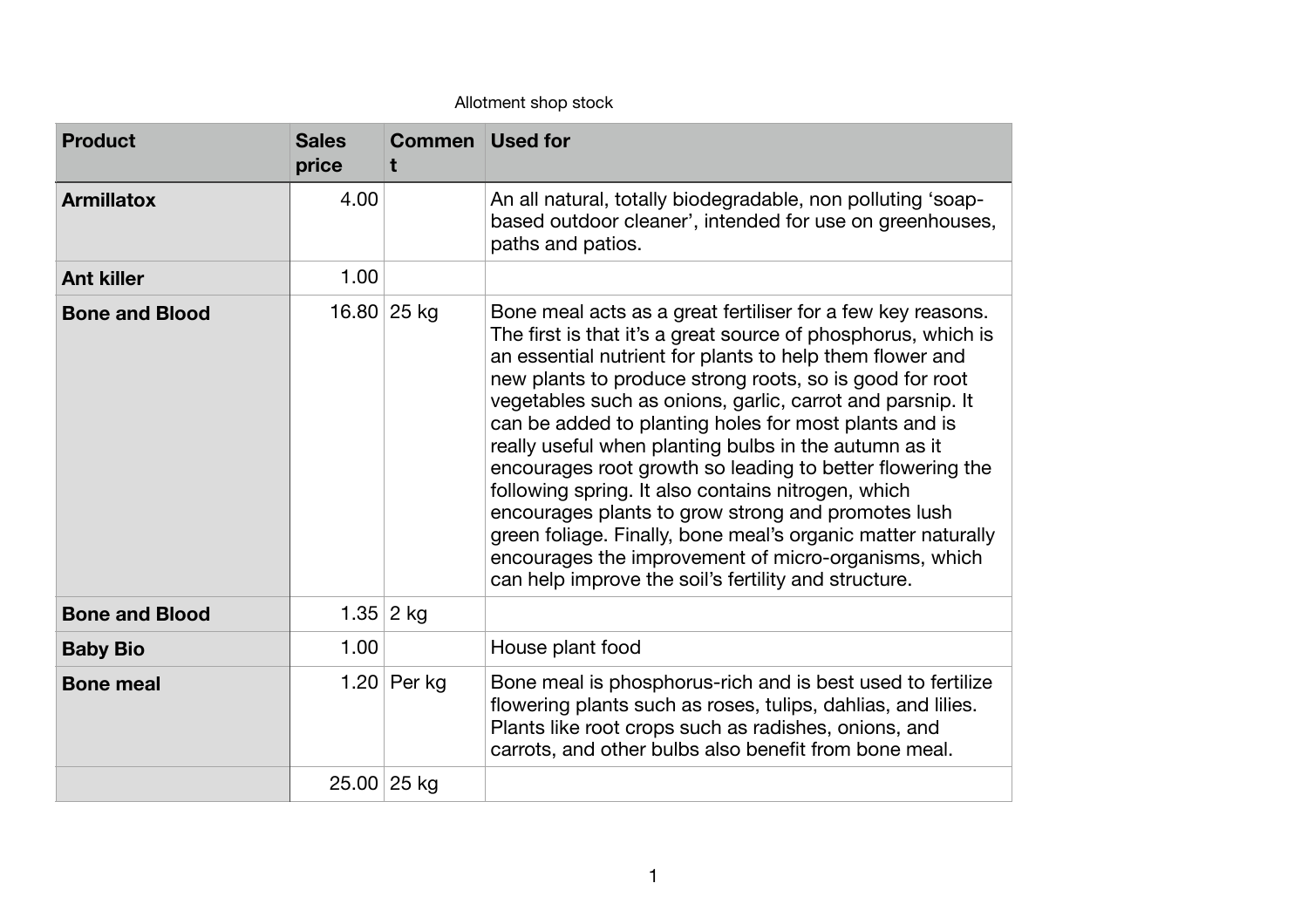| <b>Product</b>                            | <b>Sales</b><br>price | <b>Commen</b> Used for         |                                                                                                                                                                                                                                                                                                                                                                                                        |
|-------------------------------------------|-----------------------|--------------------------------|--------------------------------------------------------------------------------------------------------------------------------------------------------------------------------------------------------------------------------------------------------------------------------------------------------------------------------------------------------------------------------------------------------|
| <b>Calcified seaweed</b>                  |                       | 1.10 Out of<br>stock           |                                                                                                                                                                                                                                                                                                                                                                                                        |
| <b>Compost activator</b>                  |                       | 1.60 Per 3 kg                  |                                                                                                                                                                                                                                                                                                                                                                                                        |
| <b>Copper mixture</b>                     | 3.60                  |                                |                                                                                                                                                                                                                                                                                                                                                                                                        |
| <b>Edging</b>                             |                       | 1.00 Per meter                 |                                                                                                                                                                                                                                                                                                                                                                                                        |
| <b>Garden Lime</b>                        |                       | $0.80$ Per kg                  | Liming garden soil reduces the acidity of the soil by<br>increasing the pH level. Plants can't get the nutrients they<br>need from soil that is too acid, and some materials such as<br>aluminium can be at toxic levels in very acid soils. The pH<br>level is a number that describes how acid or alkaline a soil<br>is and from this it is calculated how much lime is needed<br>to reduce acidity. |
| <b>Garden Lime</b>                        |                       | 18.00 25 liter<br>bag          |                                                                                                                                                                                                                                                                                                                                                                                                        |
| <b>Granular fertiliser</b><br>(lawn feed) | 7.15                  |                                | Feeding lawns                                                                                                                                                                                                                                                                                                                                                                                          |
| <b>Green twist</b>                        |                       | $0.65$ Per roll                |                                                                                                                                                                                                                                                                                                                                                                                                        |
| <b>Green support sticks</b>               |                       | $0.30$ 10 sticks<br>for £ 0.30 |                                                                                                                                                                                                                                                                                                                                                                                                        |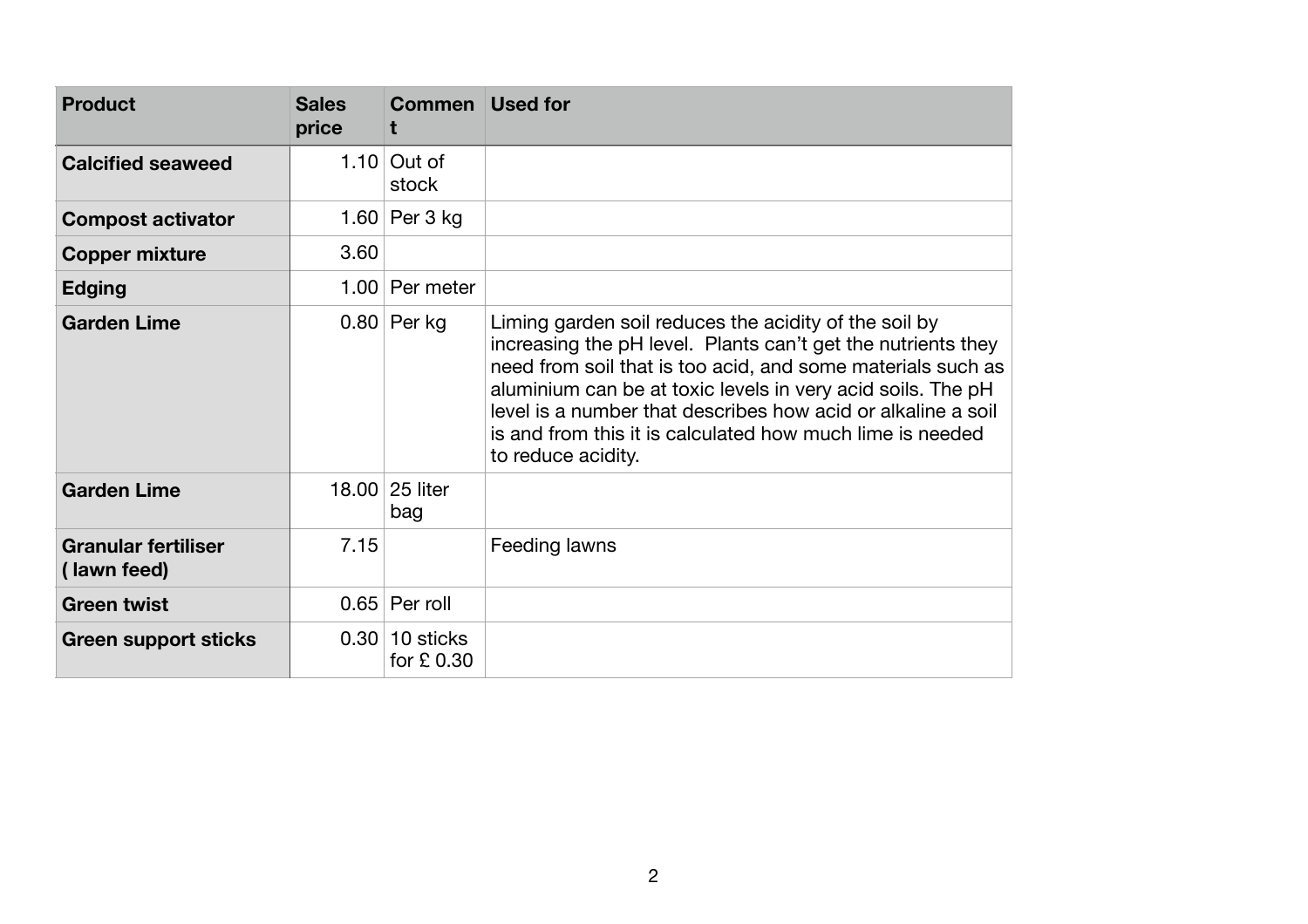| <b>Product</b>               | <b>Sales</b><br>price | <b>Commen</b> Used for<br>t    |                                                                                                                                                                                                                                                                                                                                                                                                                                       |
|------------------------------|-----------------------|--------------------------------|---------------------------------------------------------------------------------------------------------------------------------------------------------------------------------------------------------------------------------------------------------------------------------------------------------------------------------------------------------------------------------------------------------------------------------------|
| <b>Growmore</b>              |                       | 1.20   1 kg                    | Encourages strong healthy plant growth. A popular,<br>general purpose fertiliser for use all around the garden,<br>Growmore contains three major nutrients which are<br>essential for strong plants. Promoting heavy crops of fruit<br>and vegetables, balanced vigorous plants and beautiful<br>flowers, Growmore should be applied evenly and forked or<br>hoed into the top surface of the soil. Can be used prior to<br>planting. |
| <b>Lawn weed killer</b>      |                       | $5.25 \mid 3$ kilos            |                                                                                                                                                                                                                                                                                                                                                                                                                                       |
| <b>Metal wire</b>            |                       | $0.45 \mid 5$ meters           |                                                                                                                                                                                                                                                                                                                                                                                                                                       |
| <b>Plant Food Phostogron</b> | 1.80                  |                                | A well balanced plant food with trace elements.<br>Phostrogen promotes healthy green foliage, phosphate<br>develops a strong healthy root system, potash develops<br>abundant flowers and fruit, and helps them to become<br>more drought resistant.                                                                                                                                                                                  |
| <b>Plant labels</b>          |                       | $0.30$ 10 labels<br>for £ 0.30 |                                                                                                                                                                                                                                                                                                                                                                                                                                       |
| <b>Potato seeds</b>          | $3.50$ Bag            |                                |                                                                                                                                                                                                                                                                                                                                                                                                                                       |
| <b>Potato Fertiliser</b>     | 3.00                  | per 3 kg                       |                                                                                                                                                                                                                                                                                                                                                                                                                                       |
| <b>Perlite</b>               |                       | $0.20$ Per liter               | Both Perlite and Vermiculite are inorganic, lightweight, and<br>relatively sterile. Both are used as a soil amendment to<br>aerate soil-though perlite provides more aeration than<br>vermiculite. However, vermiculite holds more moisture and<br>keeps it available in the soil longer than perlite will.                                                                                                                           |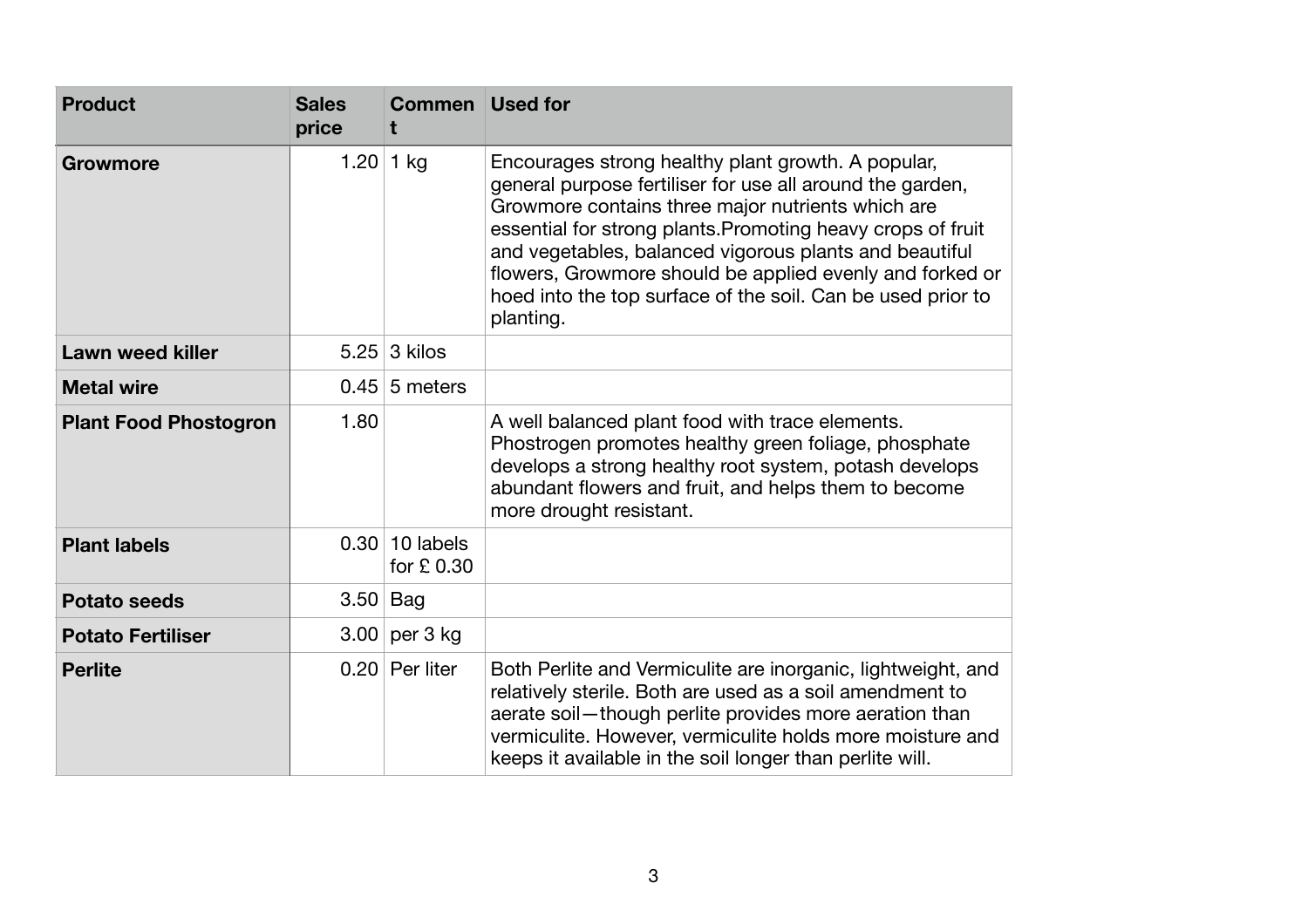| <b>Product</b>                        | <b>Sales</b><br>price | <b>Commen</b> Used for<br>t |                                                                                                                                                                                                                                                                                                                                                    |
|---------------------------------------|-----------------------|-----------------------------|----------------------------------------------------------------------------------------------------------------------------------------------------------------------------------------------------------------------------------------------------------------------------------------------------------------------------------------------------|
| <b>Seaweed Liquid</b>                 |                       | $4.80$ Bottle               | In biological agriculture and horticulture diluted extracts of<br>seaweed are applied to promote growth, prevent pests<br>and diseases and improve the quality of the products. The<br>efficacy of the extracts is probably based upon plant<br>hormones (mainly cytokinins) and trace nutrients present in<br>the extracts. Improves root growth. |
| <b>Sharp sand</b>                     |                       | $0.30$ Per kg               | Sharp Sand can be sprinkled and forked in to peat and<br>compost for root cuttings and propagating cuttings as it<br>can improve the soil's overall drainage. By adding Sharp<br>Sand to heavy, clay-based soil it can help break down the<br>soil, creating channels for excess water to drain through.                                           |
| <b>Slug Snail Killer -</b><br>organic |                       | $3.00$ Bottle               | The RSPB encourages all gardeners to use non-chemical<br>forms of slug control as much as possible. However, in the<br>event of all non-chemical solutions being unsuitable or<br>impractical, the RSPB welcomes and endorses the 'The<br>Slug Pellet Code'.                                                                                       |
| <b>Sulphate of Amonia</b>             |                       | 1.00 Per kg                 | Sulphate of Ammonia is a quick acting, nitrogen fertiliser<br>which encourages leafy growth. It is especially beneficial<br>for crops such as brassicas, lettuce, spinach, rhubarb,<br>leeks and onions. Sulphate of Ammonia: Provides a rapid<br>boost to flowering plants, shrubs and fruits.                                                    |
|                                       |                       | $5.00$ Per 6 kg             |                                                                                                                                                                                                                                                                                                                                                    |
|                                       |                       | 19.00 Per 25 kg             |                                                                                                                                                                                                                                                                                                                                                    |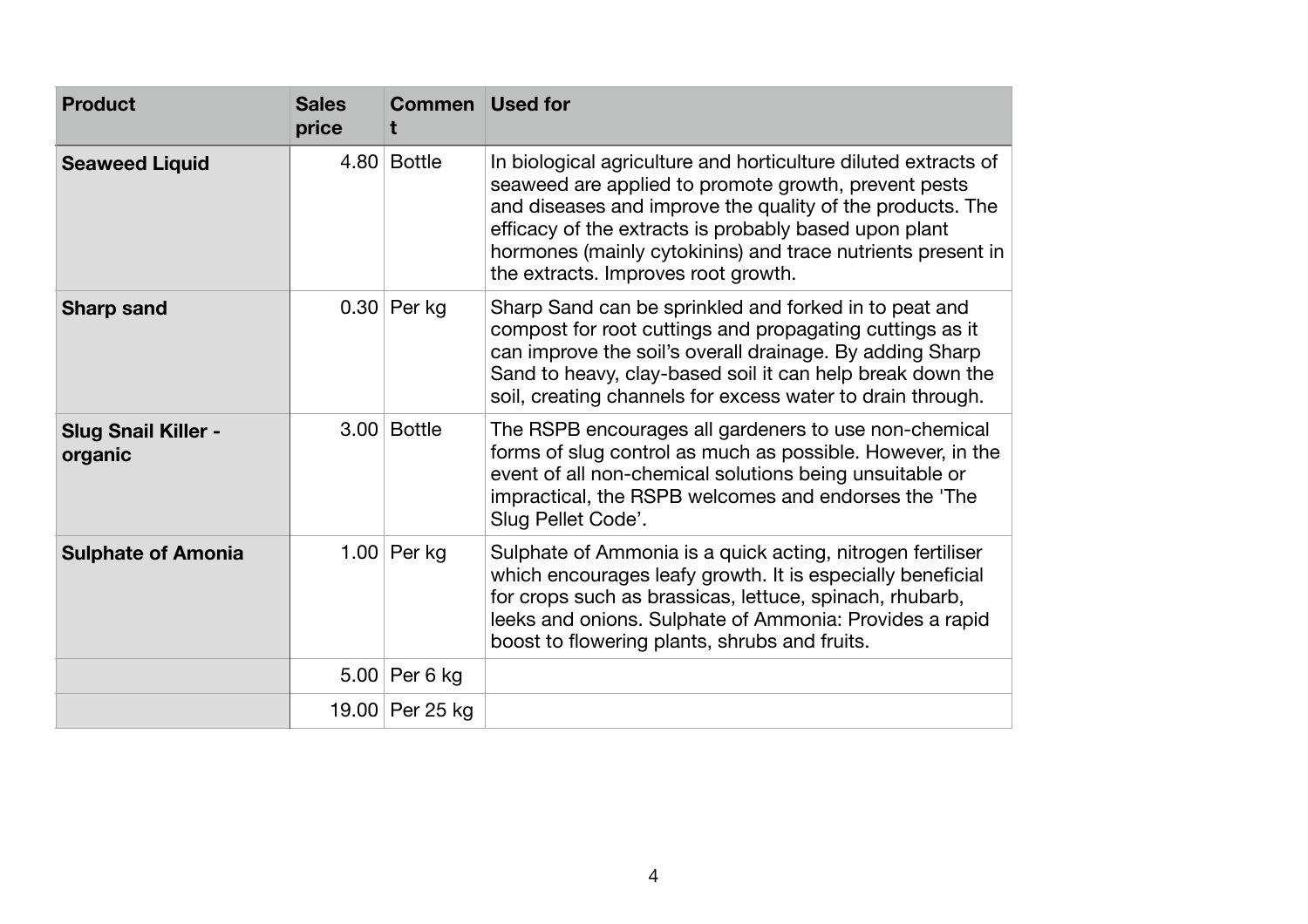| <b>Product</b>            | <b>Sales</b><br>price | <b>Commen</b> Used for<br>Ť. |                                                                                                                                                                                                                                                                                                                                                                                         |
|---------------------------|-----------------------|------------------------------|-----------------------------------------------------------------------------------------------------------------------------------------------------------------------------------------------------------------------------------------------------------------------------------------------------------------------------------------------------------------------------------------|
| <b>Sulphate of iron</b>   |                       | 1.50 Per kg                  | Sulphate of iron makes soil more acidic, enabling special<br>acid-loving plants to take up the nutrients they need for<br>healthy growth and development. For these special plants,<br>if soils become too alkaline they suffer severe deficiencies<br>when essential nutrients such as iron become unavailable.<br>Works best for rhododendrons, camellias, azaleas and<br>hydrangeas. |
| <b>Sulphate of potash</b> |                       | 5.00   3 kg                  | Containing the essential nutrient potassium, Sulphate of<br>Potash provides plants with greater resistance to weather<br>and disease, as well as promoting the development and<br>colour of flowers and increased fruit yields. Sulphate of<br>Potash: Fast acting. Particularly beneficial to tomatoes,<br>cane fruit and blueberries.                                                 |
| <b>Super Phosphate</b>    | $2.80$ Kg             |                              | Encouraging strong root growth to produce healthy plants,<br>Superphosphate is a quick acting fertiliser which can<br>deliver higher yields and improved ripening. Used to help<br>support fruit, root and seed crops, Superphosphate is ideal<br>for transplanting cuttings, flowers, trees and shrubs. Add<br>prior to seeding or planting out                                        |
| <b>Sunflower seeds</b>    | 2.00                  | Per kg                       |                                                                                                                                                                                                                                                                                                                                                                                         |
| <b>Tomato feed</b>        |                       | 3.00 Bottle                  | If using a grow bag, from planting out feed twice a week<br>and gradually increase as the plants start to grow. Outdoor<br>tomato plants can be fed with Liquid Tomato Feed every<br>seven days, rising to every three days. Similarly, tomatoes<br>grown under cover can be fed every three days once the<br>first truss has set.                                                      |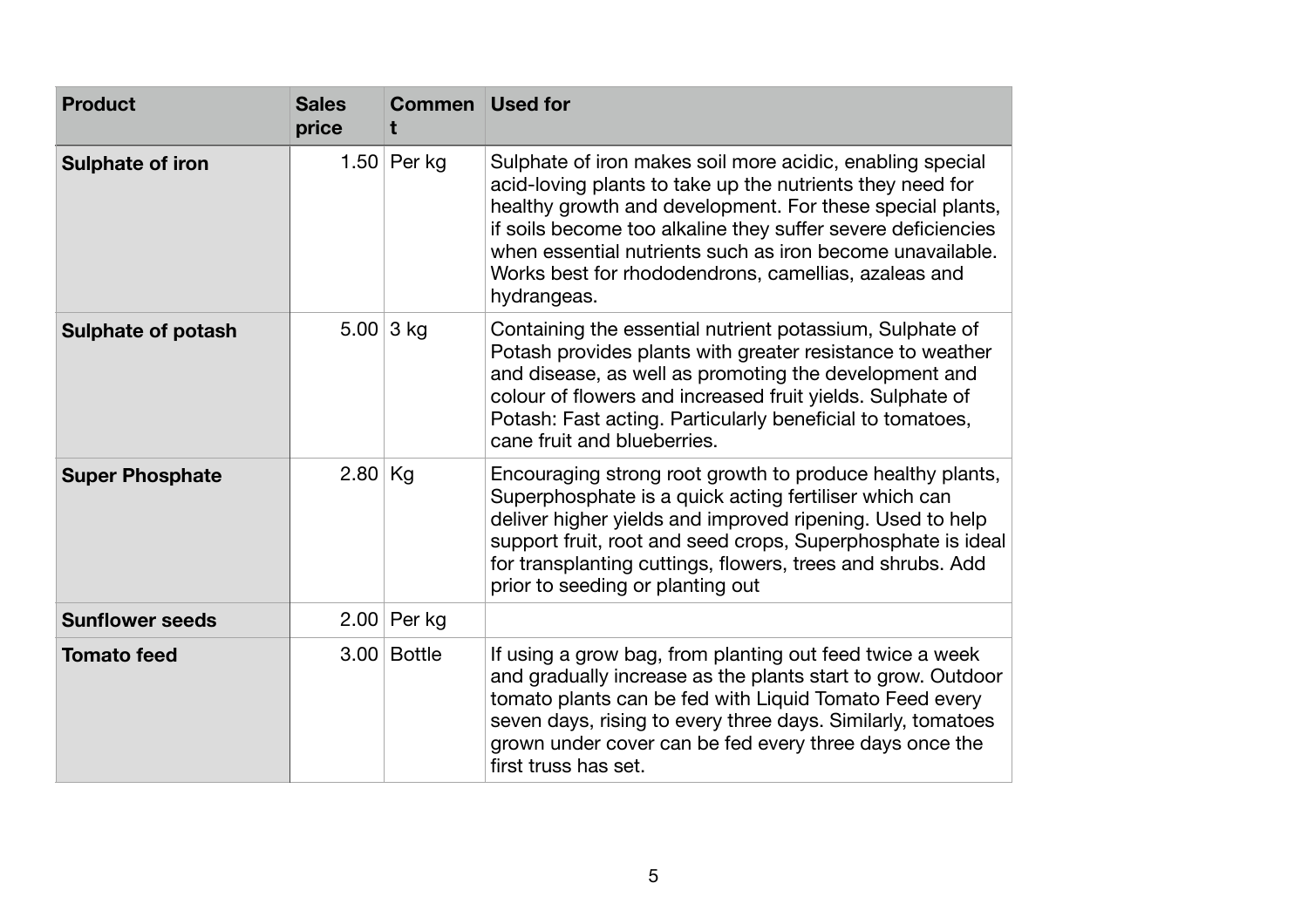| <b>Product</b>            | <b>Sales</b><br>price | <b>Commen</b> Used for<br>t |                                                                                                                                                                                                                                                                                                             |
|---------------------------|-----------------------|-----------------------------|-------------------------------------------------------------------------------------------------------------------------------------------------------------------------------------------------------------------------------------------------------------------------------------------------------------|
| <b>Vermiculite</b>        |                       | $0.35$ Per litre            | Both Perlite and Vermiculite are inorganic, lightweight, and<br>relatively sterile. Both are used as a soil amendment to<br>aerate soil-though perlite provides more aeration than<br>vermiculite. However, vermiculite holds more moisture and<br>keeps it available in the soil longer than perlite will. |
|                           |                       |                             |                                                                                                                                                                                                                                                                                                             |
| <b>Phoenix</b>            |                       |                             |                                                                                                                                                                                                                                                                                                             |
| <b>Nut feeder square</b>  | 3.00                  |                             |                                                                                                                                                                                                                                                                                                             |
| <b>Nut feeder hinged</b>  | 3.00                  |                             |                                                                                                                                                                                                                                                                                                             |
| <b>Bug house shelved</b>  | 6.00                  |                             | For cabbage flies                                                                                                                                                                                                                                                                                           |
| <b>Butterfly house</b>    | 10.00                 |                             |                                                                                                                                                                                                                                                                                                             |
|                           |                       |                             |                                                                                                                                                                                                                                                                                                             |
| <b>Allotment cookbook</b> | 5.00                  |                             |                                                                                                                                                                                                                                                                                                             |
|                           |                       |                             |                                                                                                                                                                                                                                                                                                             |
| <b>Emily Fowkes cards</b> | 2.00                  |                             |                                                                                                                                                                                                                                                                                                             |
|                           |                       |                             |                                                                                                                                                                                                                                                                                                             |
| <b>Various seeds</b>      |                       |                             |                                                                                                                                                                                                                                                                                                             |
|                           |                       |                             |                                                                                                                                                                                                                                                                                                             |
| <b>Compost</b>            |                       |                             |                                                                                                                                                                                                                                                                                                             |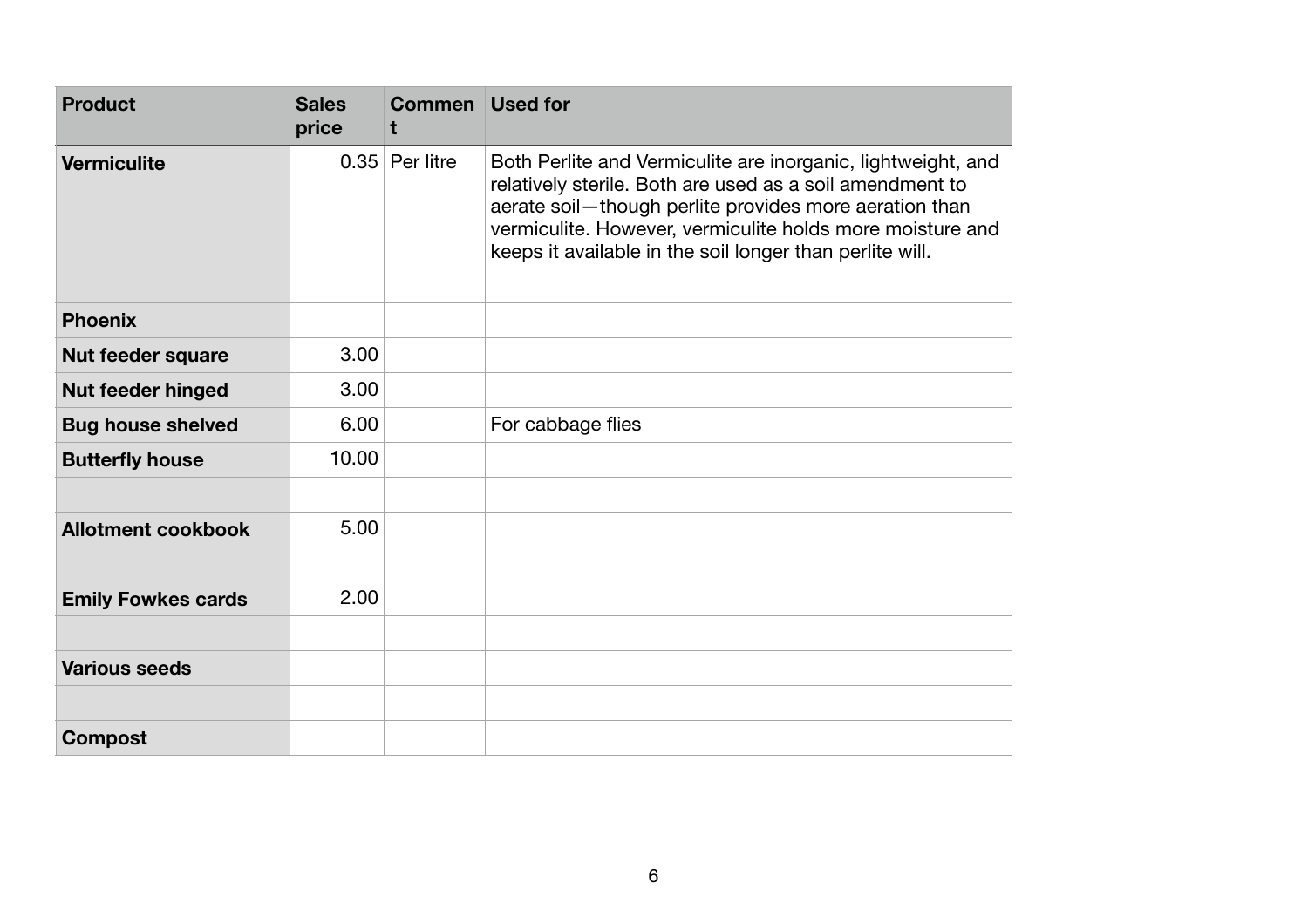| <b>Product</b>                                     | <b>Sales</b><br>price | <b>Commen</b> Used for |                                                                                                                                                                                                                                                                                                                                                |
|----------------------------------------------------|-----------------------|------------------------|------------------------------------------------------------------------------------------------------------------------------------------------------------------------------------------------------------------------------------------------------------------------------------------------------------------------------------------------|
| <b>Chicken Pellets</b>                             | 6.00                  |                        | Chicken Manure Pellets are ideal for improving soil and the<br>planting, as well as feeding of established plants. Chicken<br>Manure is an effective non-chemical fertiliser and is a<br>useful source of nitrogen. Nitrogen is the main nutrient<br>plants require for healthy green and also leafy root growth.                              |
| <b>Clover multipurpose</b><br>compost              |                       | 5.60 75 liter          |                                                                                                                                                                                                                                                                                                                                                |
| <b>Clover multipurpose</b><br>compost              |                       | $5.00$ 60 liter        |                                                                                                                                                                                                                                                                                                                                                |
| <b>Clover professional</b><br>multipurpose compost |                       | $7.60$ None            |                                                                                                                                                                                                                                                                                                                                                |
| <b>Clover Rhododendron</b><br>compost              | 6.10                  |                        | Ericaceous compost is a type of acidic compost that's<br>used for growing specific types of plants. These can<br>include heathers ('ericaceous' is derived from the Latin<br>name for heathers), camellias and rhododendrons but it<br>can be used for pretty much any type of plants that don't<br>do well in alkaline soil.                  |
| <b>Farm Yard Manure 40L</b>                        | 3.90                  |                        | Farmyard manure- It is the decomposed mixture of the<br>cattle excreta and urine along with the litter and left over<br>organic matter such as fodder. It is highly rich in nutrients.<br>Compost manure- It is the process in which farm waste<br>material like livestock excreta, vegetable waste, domestic<br>waste are decomposed in pits. |
| <b>Farm Yard Manure 50L</b>                        | 4.40                  |                        |                                                                                                                                                                                                                                                                                                                                                |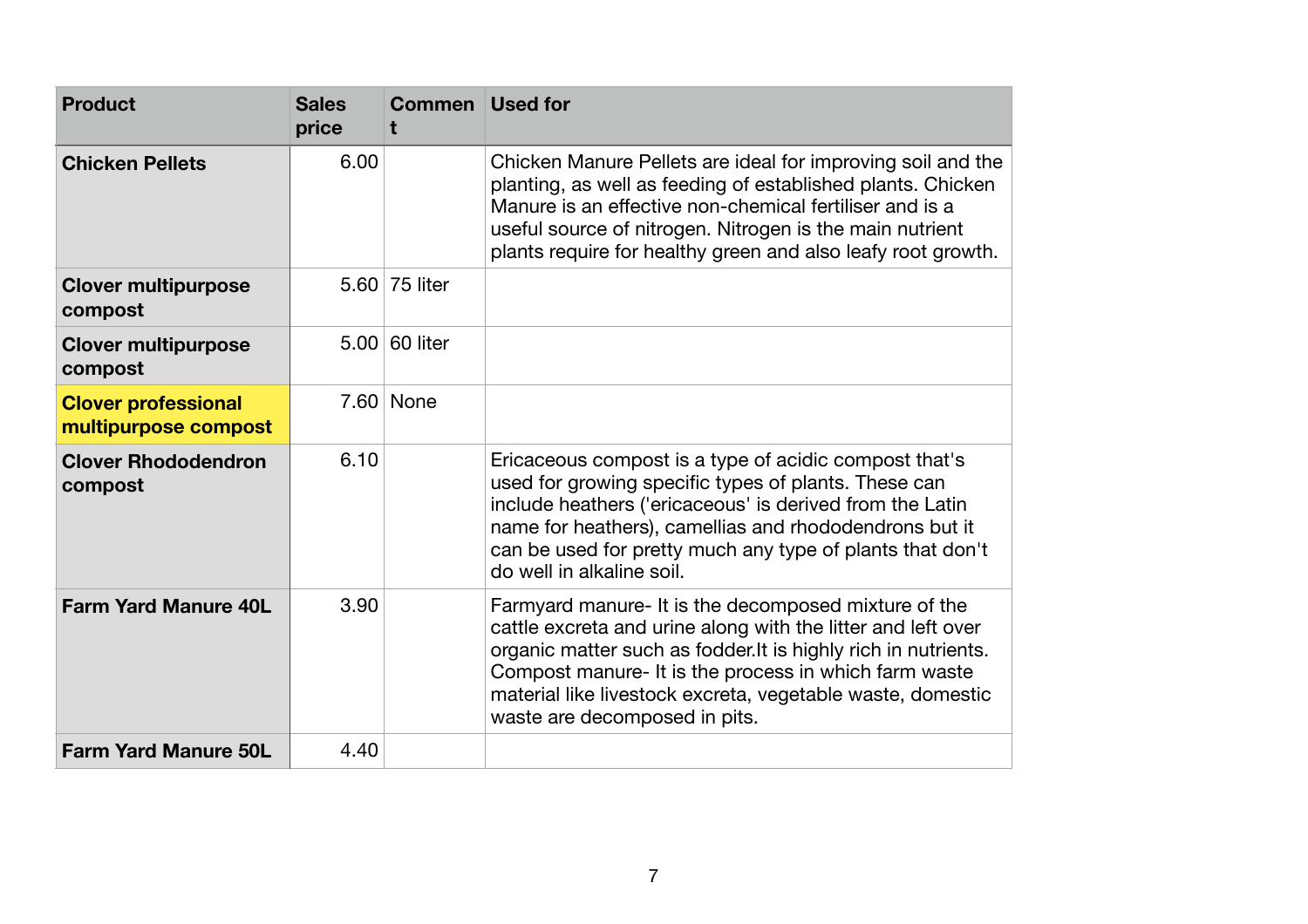| <b>Product</b>      | <b>Sales</b><br>price | <b>Commen</b> Used for |                                                                                                                                                                                                                                                                                                                                                                                                                                                                                                                                                   |
|---------------------|-----------------------|------------------------|---------------------------------------------------------------------------------------------------------------------------------------------------------------------------------------------------------------------------------------------------------------------------------------------------------------------------------------------------------------------------------------------------------------------------------------------------------------------------------------------------------------------------------------------------|
| Peat free compost   | 7.00                  |                        | For general potting a peat-free compost has the benefit of<br>holding moisture well and releasing nutrients slowly and<br>over a long period of time, which is ideal for planters and<br>containers. Peat-free compost has a number of other<br>benefits over peat in addition to the obvious environmental<br>plus points.                                                                                                                                                                                                                       |
| <b>Grow bag</b>     | 3.20                  |                        |                                                                                                                                                                                                                                                                                                                                                                                                                                                                                                                                                   |
| Groworganic         | 6.75                  |                        | Organic fertiliser for grass lawns, flowers, fruit and<br>vegetables. Groworganic is a 100% Concentrated Organic<br>Fertiliser, made in the UK for over 30 years. It improves soil<br>condition and lightens clay soils, making them more<br>friable. Sprinkle 70-100g per metre square of organic<br>fertiliser on grass lawns and brush in with a garden broom.<br>Add up to 200g per metre square to clay soils to lighten.<br>Can also be used for seeding and transplant – see pack for<br>details. One bag will treat over 200 square metre |
| <b>John Innes 1</b> | 4.00                  |                        | No 1 Potting Compost is for pricking out young plants; JI                                                                                                                                                                                                                                                                                                                                                                                                                                                                                         |
| <b>John Innes 2</b> | 4.00                  |                        | <b>No 2 Potting Compost is for potting on</b>                                                                                                                                                                                                                                                                                                                                                                                                                                                                                                     |
| <b>John Innes 3</b> | 4.00                  |                        | JI No 3 Potting Compost is for established plants and<br>shrubs                                                                                                                                                                                                                                                                                                                                                                                                                                                                                   |
|                     |                       |                        |                                                                                                                                                                                                                                                                                                                                                                                                                                                                                                                                                   |
| <b>Second hand</b>  |                       |                        |                                                                                                                                                                                                                                                                                                                                                                                                                                                                                                                                                   |
| <b>Gloves</b>       | 2.00                  |                        |                                                                                                                                                                                                                                                                                                                                                                                                                                                                                                                                                   |
| <b>Bulb planter</b> | 2.00                  |                        |                                                                                                                                                                                                                                                                                                                                                                                                                                                                                                                                                   |
| <b>Spades</b>       | 5.00                  |                        |                                                                                                                                                                                                                                                                                                                                                                                                                                                                                                                                                   |